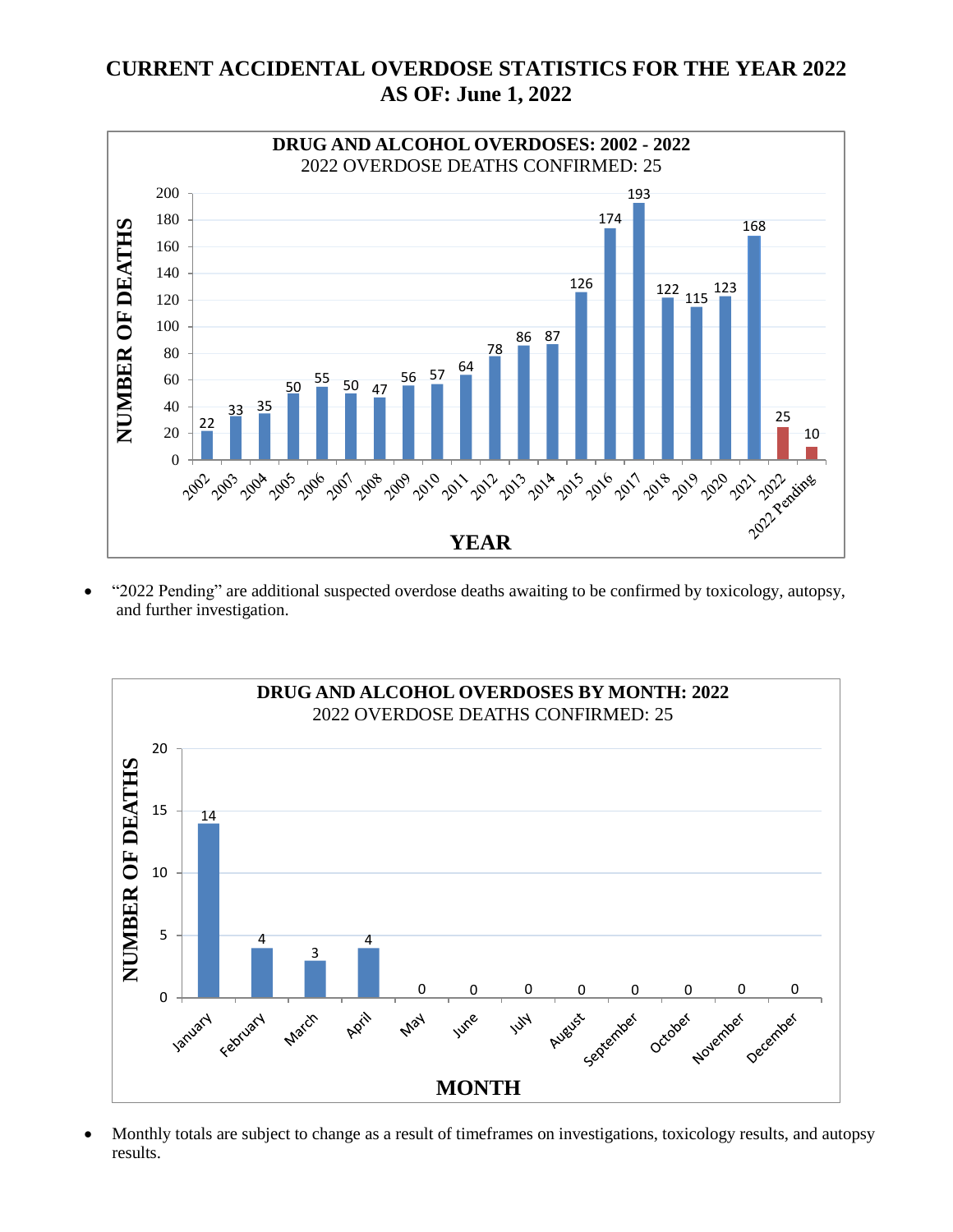### **CURRENT ACCIDENTAL OVERDOSE STATISTICS FOR THE YEAR 2022 AS OF: June 1, 2022**

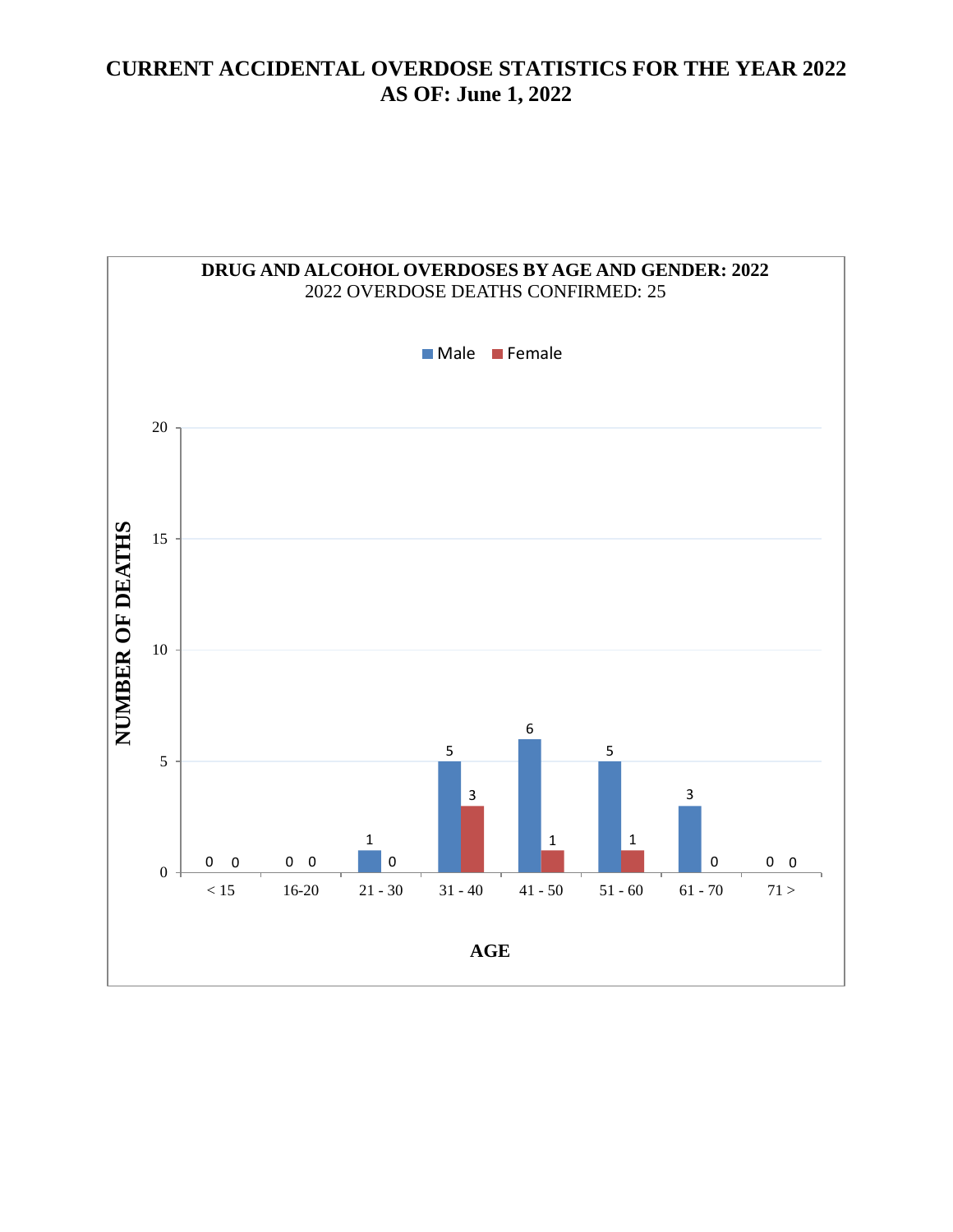# **CURRENT ACCIDENTAL OVERDOSE STATISTICS FOR THE YEAR 2022 AS OF: June 1, 2022**



- Incident location data comes from the municipality where the overdose occurred. Overdoses occur where the individual is pronounced dead at the scene or transported to the hospital where death is pronounced. Overdoses also occur where the individual may be kept alive for a length of time in a hospital, or other facility, and the death is still due to the initial overdose.
- A coroner's office jurisdiction is determined by the place of death. This data does not reflect overdoses where the decedent is transported out of the county and the death is pronounced.
- If a municipality is not listed then it has had (0) overdose deaths reported to this office in 2022.